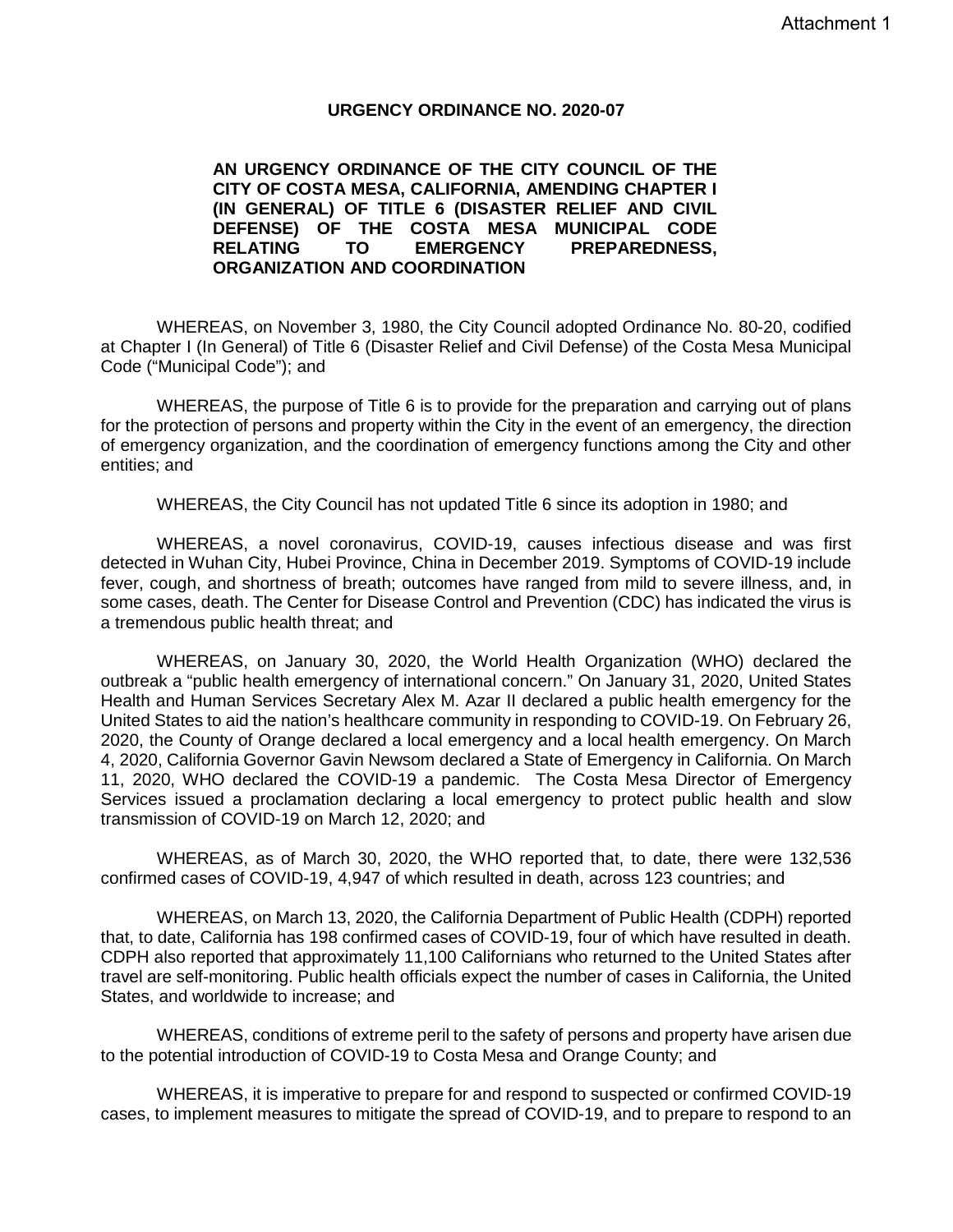increasing number of individuals requiring medical care and hospitalization; and

WHEREAS, in order to ensure the City can appropriately respond to the issues surrounding COVID-19, the City Council desires to update Title 6 for consistency with California law and make other clarifying changes; and

WHEREAS, the need to update Title 6 is necessary for the immediate preservation of the public health, safety, and welfare of the City of Costa Mesa; and

WHEREAS, all legal prerequisites prior to the adoption of this Ordinance have occurred.

**NOW, THEREFORE,** THE CITY COUNCIL OF THE CITY OF COSTA MESA DOES HEREBY ORDAIN AS FOLLOWS:

**Section 1. Recitals.** The City Council finds that all the recitals set forth in the preamble of this Ordinance are true and correct.

**Section 2. Findings.** The City Council makes and adopts as findings the facts and conclusions set forth in the preamble of this Ordinance and, for the reasons set forth in the recitals, finds that adoption of an urgency ordinance amending Chapter I of Title 6 of the Municipal Code is necessary for the immediate preservation of the public health, safety, and welfare of the City of Costa Mesa.

**Section 3. Municipal Code Amendment.** Title 6, Chapter 1 of the Costa Mesa Municipal Code is hereby amended to read as follows:

## **6-1. Purposes.**

The purposes of this title are to provide for the preparedness, response, recovery and the protection of persons and property within this city in the event of an emergency; the direction of the emergency management organization; and the coordination of the emergency functions of this city with all other public agencies, corporations, organizations, and affected private persons.

## **6-2. Definition.**

As used in this title, emergency shall mean the actual or threatened existence of conditions of disaster or of extreme peril to the safety of persons and property within this city caused by such conditions as air pollution, fire, flood, storm, epidemic, riot, drought, sudden and severe energy shortage or earthquake or other conditions, including conditions resulting from war or imminent threat of war, but other than conditions resulting from a labor controversy, which conditions are or are likely to be beyond the control of the services, personnel, equipment and facilities of this city, requiring the combined forces of other political subdivisions to combat or with respect to regulated utilities, a sudden and severe energy shortage requiring extraordinary measures beyond the authority vested in the California Public Utilities Commission.

# **6-3. Disaster council membership.**

The Costa Mesa Disaster Council is hereby created and shall consist of the following:

- (a) The director of emergency services, who shall be chair.
- (b) The assistant director of emergency services, who shall be vice-chair.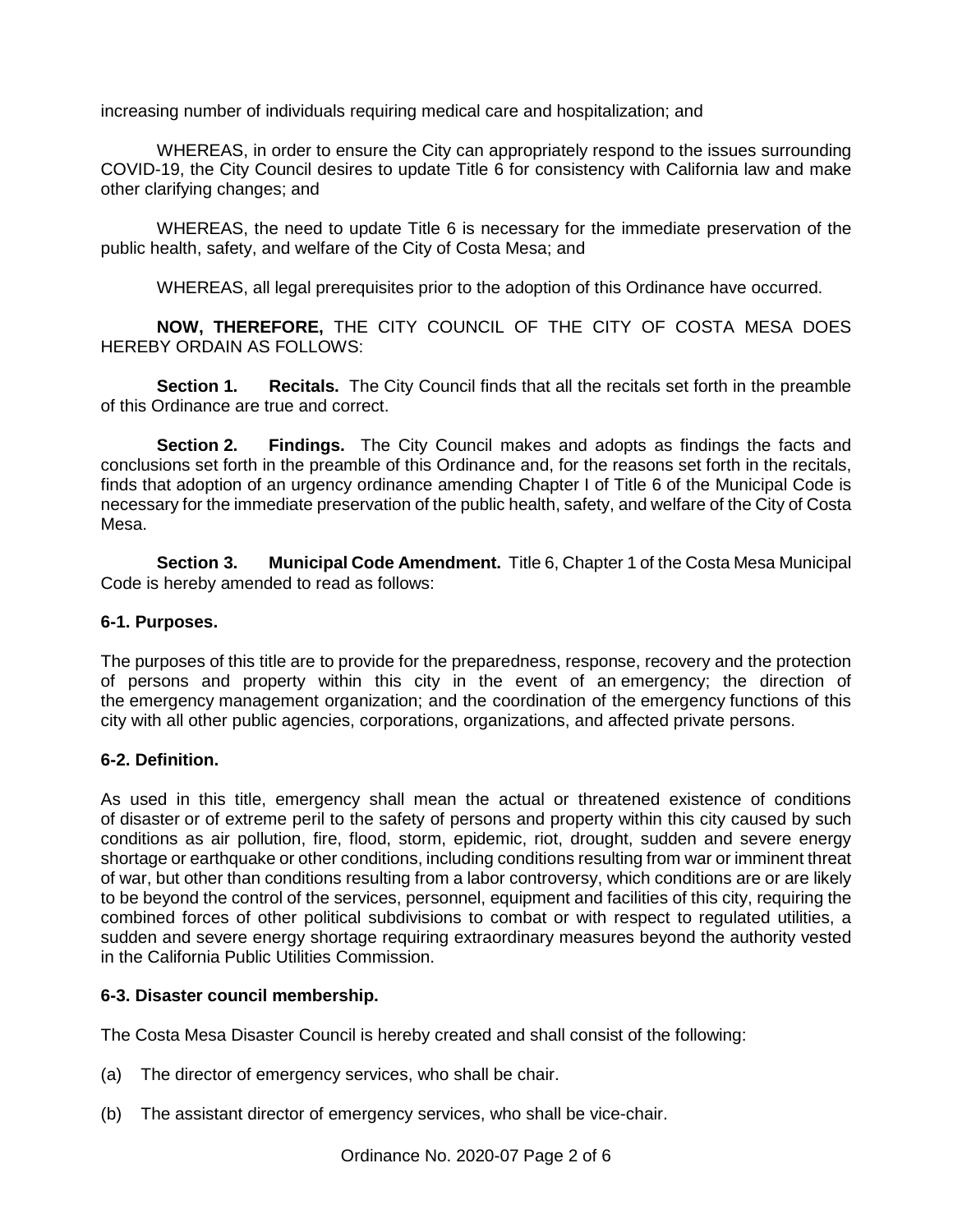## (c) Department directors.

(d) Such representatives of civic, business, labor, veterans, professional or other organizations having an official emergency responsibility as may be appointed by the director or assistant director or city council.

## **6-4. Disaster council powers and duties.**

It shall be the duty of the Costa Mesa Disaster Council, and it is hereby empowered, to develop and recommend for adoption by the city council, emergency and mutual aid plans and agreements and such ordinances and resolutions and rules and regulations as are necessary to implement such plans and agreements. The Disaster Council shall meet upon call of the chair, or in his or her absence from the city or inability to call such meeting, upon call of the vice-chair, with at least one meeting every three months.

## **6-5. Director of emergency services; assistant director.**

(a) There is hereby created the office of director of emergency services. The city manager shall be the director of emergency services.

(b) There is hereby created the office of assistant director of emergency services. The emergency services manager shall be the assistant director of emergency services.

## **6-6. Powers and duties of the director of emergency services.**

(a) The director and assistant director of emergency services are hereby empowered to:

(1) Request the city council to proclaim the existence of a local emergency if the city council is in session, or to issue such proclamation if the city council is not in session. If the city council is not in session, the proclamation may be issued by the director of emergency services. If the city council is not in session and the director of emergency services is not available, then the assistant director of emergency services may issue the proclamation. Whenever a local emergency is proclaimed by the director or assistant director of emergency services, the city council shall take action to ratify the proclamation within seven (7) days thereafter, or the proclamation shall have no further force or effect. The city council shall review the need for continuing the emergency as required by Government Code section 8630 until such local emergency is terminated and shall proclaim the termination of such local emergency at the earliest possible date that conditions warrant.

(2) Request the governor to proclaim a state of emergency when, in the opinion of the director, the locally available resources are inadequate to cope with the emergency.

(3) Control and direct the effort of the emergency management organization of this city for the accomplishment of the purposes of this title.

(4) Direct cooperation and coordination of services and staff of the emergency management organization of this city, and resolve questions of authority and responsibility that may arise between them.

(5) Represent this city in all dealings with public or private agencies on matters pertaining to emergencies as defined herein.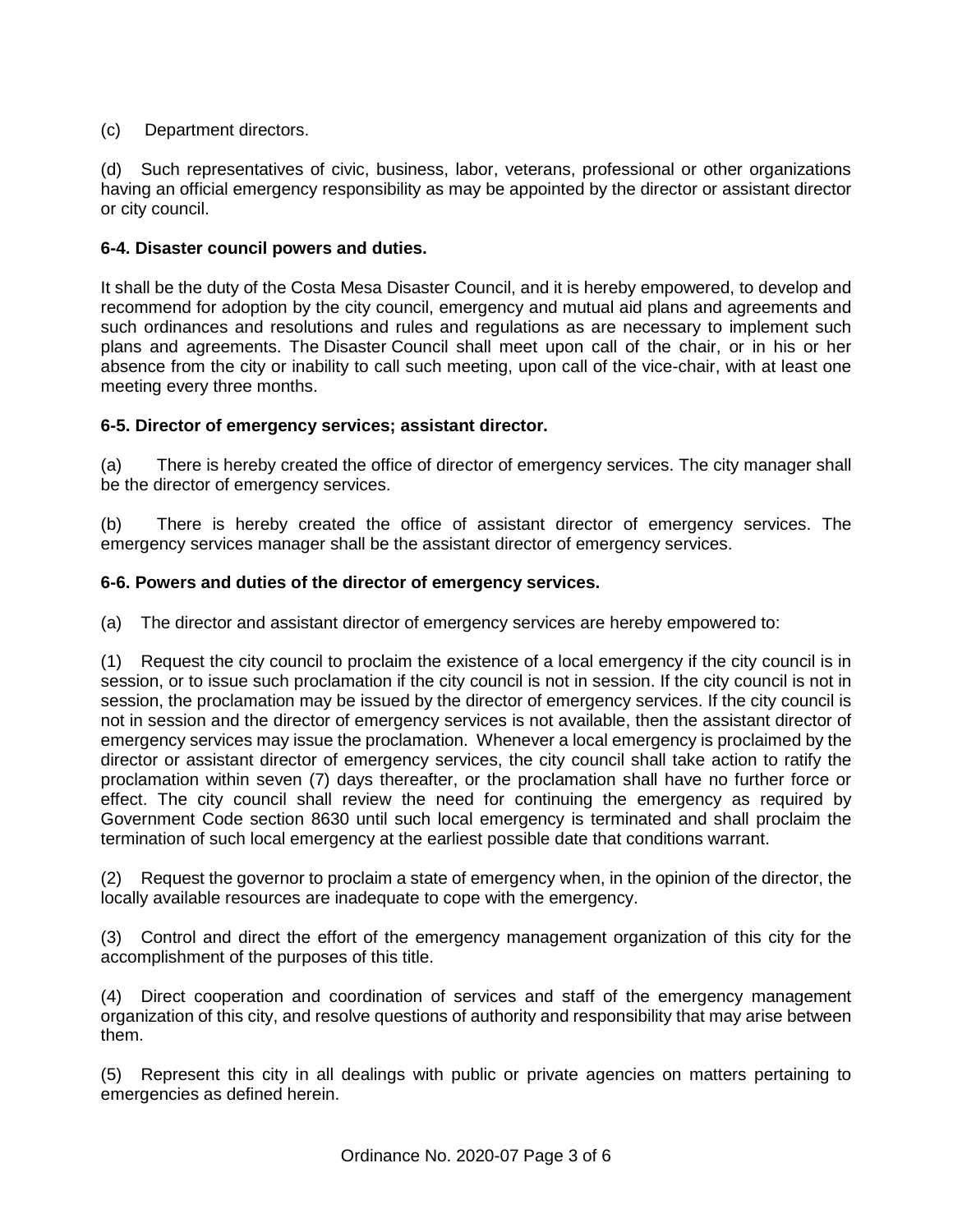(6) In the event of the proclamation of a local emergency as herein provided, or by the board of supervisors or operational area coordinator of the County of Orange for an area including this city, the proclamation of a state of emergency by the governor or the director of the state office of emergency services, or the existence of a state of war emergency, the director is hereby empowered:

a. To make and issue rules and regulations on matters reasonably related to the protection of life and property as affected by such emergency; provided, however, such rules and regulations must be confirmed at the earliest practicable time by the city council;

b. To obtain vital supplies, equipment and such other properties found lacking and needed for the protection of life and property and to bind the city for the fair value thereof and, if required immediately, to commandeer the same for public use. In so acquiring such property, the city waives no immunities and incurs no liabilities other than those at common law or those liabilities created by applicable state or federal law;

c. To require emergency services of any city officer or employee and to command the aid of as many citizens of this community as he or she deems necessary in the execution of his or her duties; such persons shall be entitled to all privileges, benefits and immunities as are provided by state law for registered disaster service workers;

d. To requisition necessary personnel or material of any city department or agency;

e. To execute all of the special powers conferred upon him or her by this title or by resolution or emergency plan pursuant hereto adopted by the city council, all powers conferred upon him or her by any statute, by any agreement approved by the city council, and by any other lawful authority.

(b) The director of emergency services shall designate the order of succession to that office to take effect in the event the director and assistant director are unavailable to attend meetings and otherwise perform his or her duties during an emergency. Such order of succession shall be approved by the city council.

# **6-7. Emergency management organization.**

All officers and employees of this city, together with those volunteer forces enrolled to aid them during an emergency, and all groups, organizations and persons who may by agreement or operation of law, including persons impressed into service under the provisions of this title, be charged with duties incident to the protection of life and property in this city during such emergency, shall constitute the emergency management organization of the City of Costa Mesa.

# **6-8. Emergency plan.**

The Costa Mesa Disaster Council shall be responsible for the development of the City of Costa Mesa Emergency Plan, which plan shall provide for the effective mobilization of all of the resources of this city, both public and private, to meet any condition constituting a local emergency, state of emergency or state of war emergency; and shall provide for the organization, powers and duties, services and staff of the emergency management organization. Such plan shall take effect upon adoption by resolution of the city council.

## **6-9. Punishment of violations.**

It shall be a misdemeanor for any persons during an emergency to: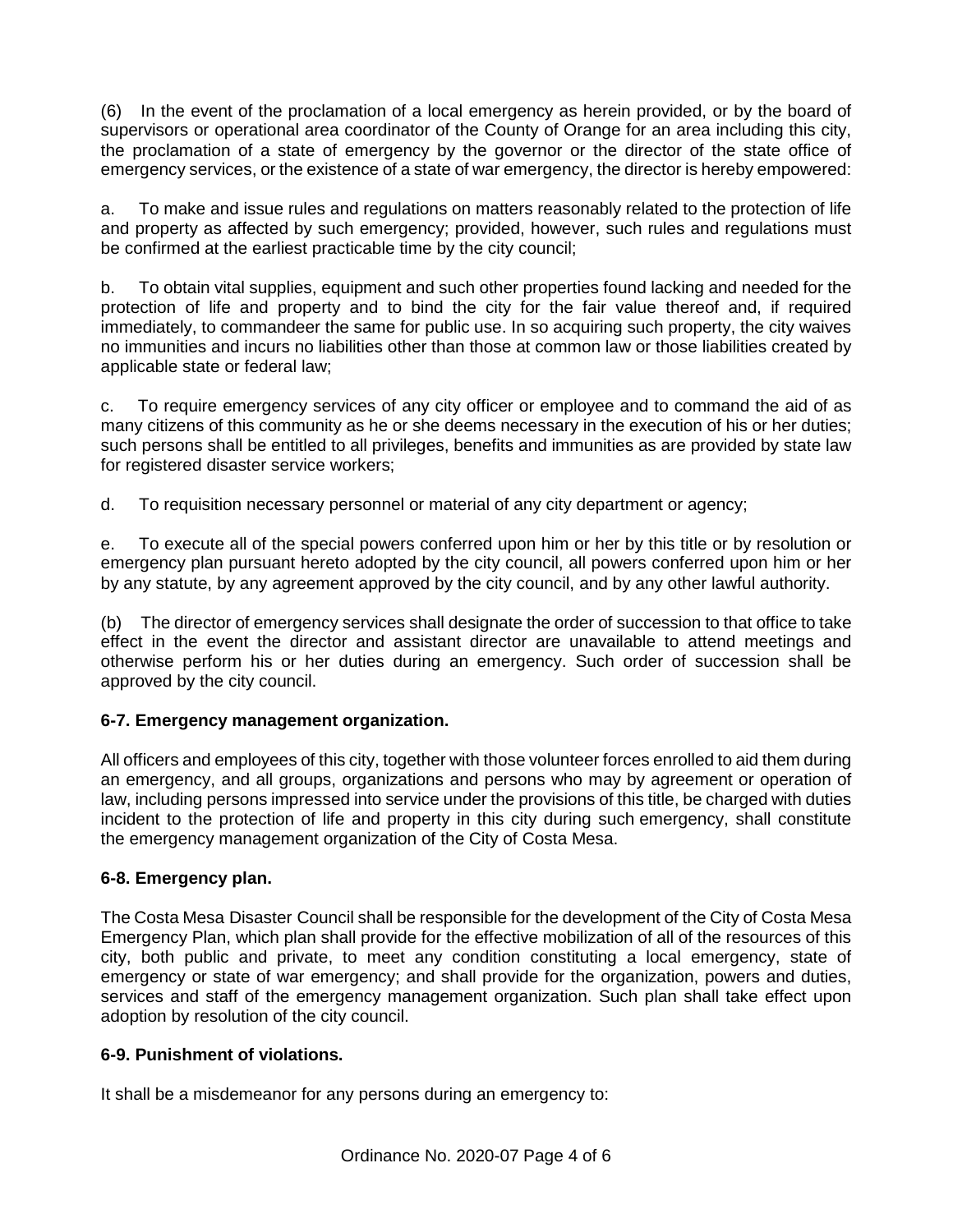(a) Willfully obstruct, hinder or delay any member of the emergency management organization in the enforcement of any lawful rule or regulation issued pursuant to this title or in the performance of any duty imposed upon such member by virtue of this title.

(b) Do any act forbidden by any lawful rule or regulation issued pursuant to this title, if such act is of such a nature as to give or be likely to give assistance to the enemy or to imperil the lives or property of inhabitants of this city, or to prevent, hinder or delay the defense or protection thereof.

(c) Wear, carry or display, without authority, any means of identification specified by the emergency agency of the state.

# **6-10. Expenditures.**

Any expenditures made in connection with emergency activities, including mutual aid activities, shall be deemed conclusively to be for the direct protection and benefit of the inhabitants and property of the City of Costa Mesa.

# **6-11. Repeal of conflicting ordinances.**

Any ordinance or portion thereof in conflict herewith is hereby repealed to the extent of such conflict and no further. Provided that it is the intent of the city council in enacting this title that it shall be considered a revision and continuation of the title repealed by this title, and the status of volunteers shall not be affected by such repeal; nor shall plans and agreements, rules and regulations or resolutions adopted pursuant to such repealed title be affected by such repeal until amended, modified, or superseded as provided in this title.

## **6-12. Severability.**

If any provision of this title is found to be invalid or unconstitutional by interpretation or application to any person or circumstances, such invalidity or unconstitutionality shall not affect the other provisions or applications thereof which can be given valid effect.

**Section 4. Environmental Compliance.** This Ordinance has been reviewed for compliance with the California Environmental Quality Act (CEQA), the CEQA Guidelines, and the City's environmental procedures, and has been found to be exempt pursuant to Section 15061(b)(3) (General Rule) of the CEQA Guidelines because it can be seen with certainty that there is no possibility that the passage of this Ordinance will have a significant effect on the environment.

**Section 5. Inconsistencies.** Any provision of the Costa Mesa Municipal Code or appendices thereto inconsistent with the provisions of this Ordinance, to the extent of such inconsistencies and no further, is hereby repealed or modified to that extent necessary to effect the provisions of this Ordinance.

**Section 6.** Severability. If any section, subsection, sentence, clause, phrase or portion of this Ordinance is for any reason held to be invalid or unconstitutional by the decision of any court of competent jurisdiction, such decision shall not affect the validity of the remaining portions of this Ordinance. The City Council of the City of Costa Mesa hereby declares that it would have adopted this Ordinance and each section, subsection, sentence, clause, phrase, or portion thereof, irrespective of the fact that any one or more sections, subsections, sentences, clauses, phrases or portions be declared invalid or unconstitutional.

**Section 7. Effective Date.** This Ordinance shall take effect immediately.